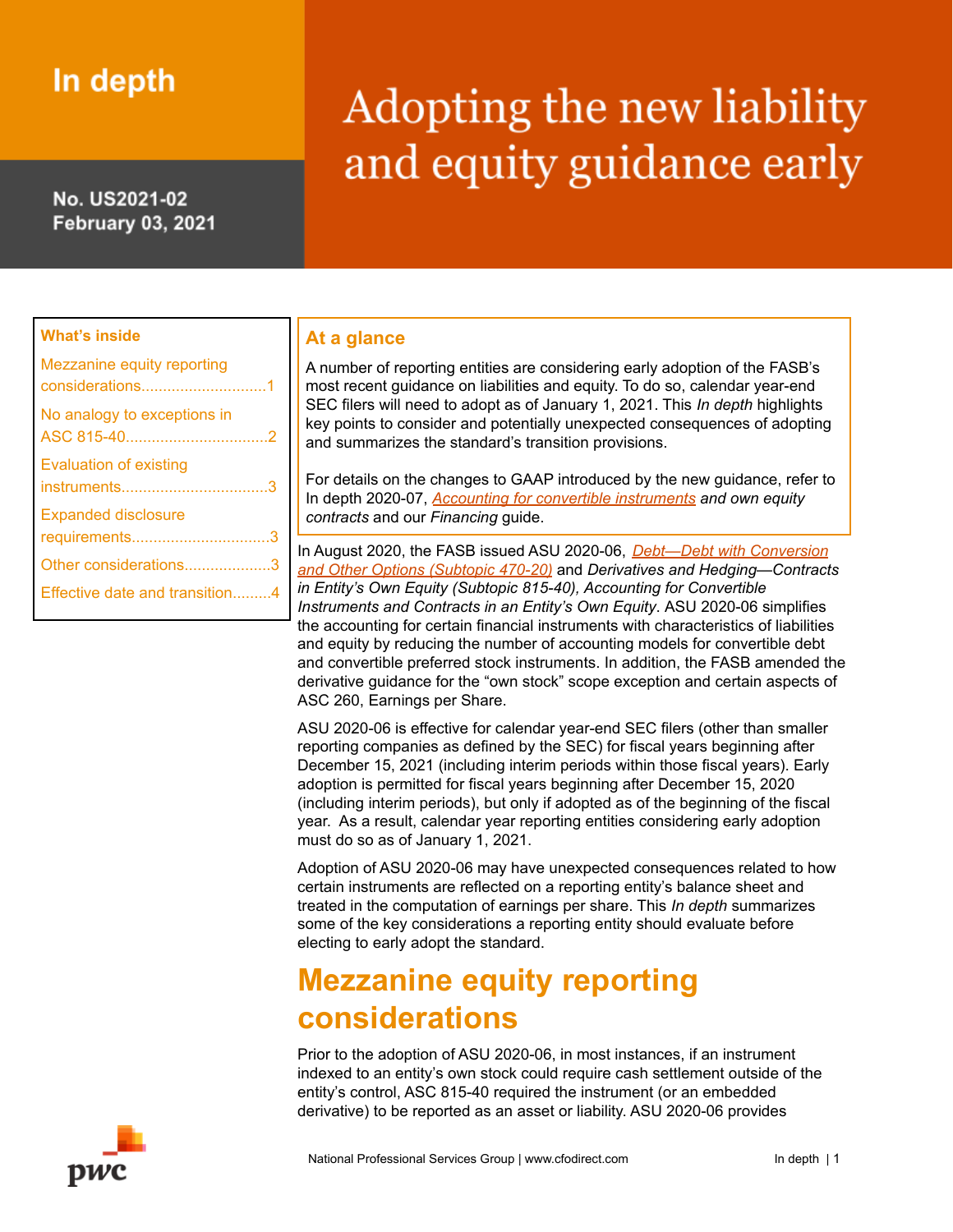exceptions such that the three conditions in ASC 815-40-25-10A do not need to be considered in evaluating settlement provisions for instruments indexed to an entity's own stock.

#### **ASC 815-40-25-10A**

The following conditions are not required to be considered in an entity's evaluation of net cash settlement (that is, if any one of these provisions is in a contract [or the contract is silent on these points], they should not preclude equity classification, except as described below):

- a. Whether settlement is required in registered shares, unless the contract explicitly states that an entity must settle in cash if registered shares are unavailable. Requirements to deliver registered shares do not, by themselves, imply that an entity does not have the ability to deliver shares and, thus, do not require a contract that otherwise qualifies as equity to be classified as a liability.
- b. Whether counterparty rights rank higher than shareholder rights. If the provisions of the contract indicate that the counterparty has rights that rank higher than the rights of a shareholder of the stock underlying the contract, this provision does not preclude equity classification.
- c. Whether collateral is required. A provision requiring the entity to post collateral at any time for any reason does not preclude equity classification

SEC reporting entities are subject to the guidance in ASC 480-10-S99, which is also applied by many non-SEC reporting entities. Under this guidance, instruments that are redeemable for cash or other assets outside of the reporting entity's control must be classified as mezzanine equity.

ASU 2020-06 did not amend the guidance in ASC 480-10-S99. As a result, the three features that do not need to be evaluated when determining the appropriate presentation under ASC 815, still need to be considered to determine if the instrument needs to be classified as mezzanine equity. Classification as mezzanine equity can impact:

- presentation of the instrument on the balance sheet,
- subsequent remeasurement of the instrument, and
- earnings per share.

Reporting entities seeking to avoid classification as mezzanine equity by applying the exceptions to the evaluation of net cash settlement provided by the new guidance to the evaluation under ASC 480-10-S99 (i.e., by analogizing to the guidance in ASC 815-40-25-10A), should pre-clear their proposed accounting and disclosures with the Office of the Chief Accountant of the SEC.

### <span id="page-1-0"></span>**No analogy to exceptions in ASC 815-40**

The exceptions provided in ASC 815-40-25-10A are only applicable to the specific features listed. We do not believe that it would be appropriate to analogize to these exceptions. For example, derivative instruments are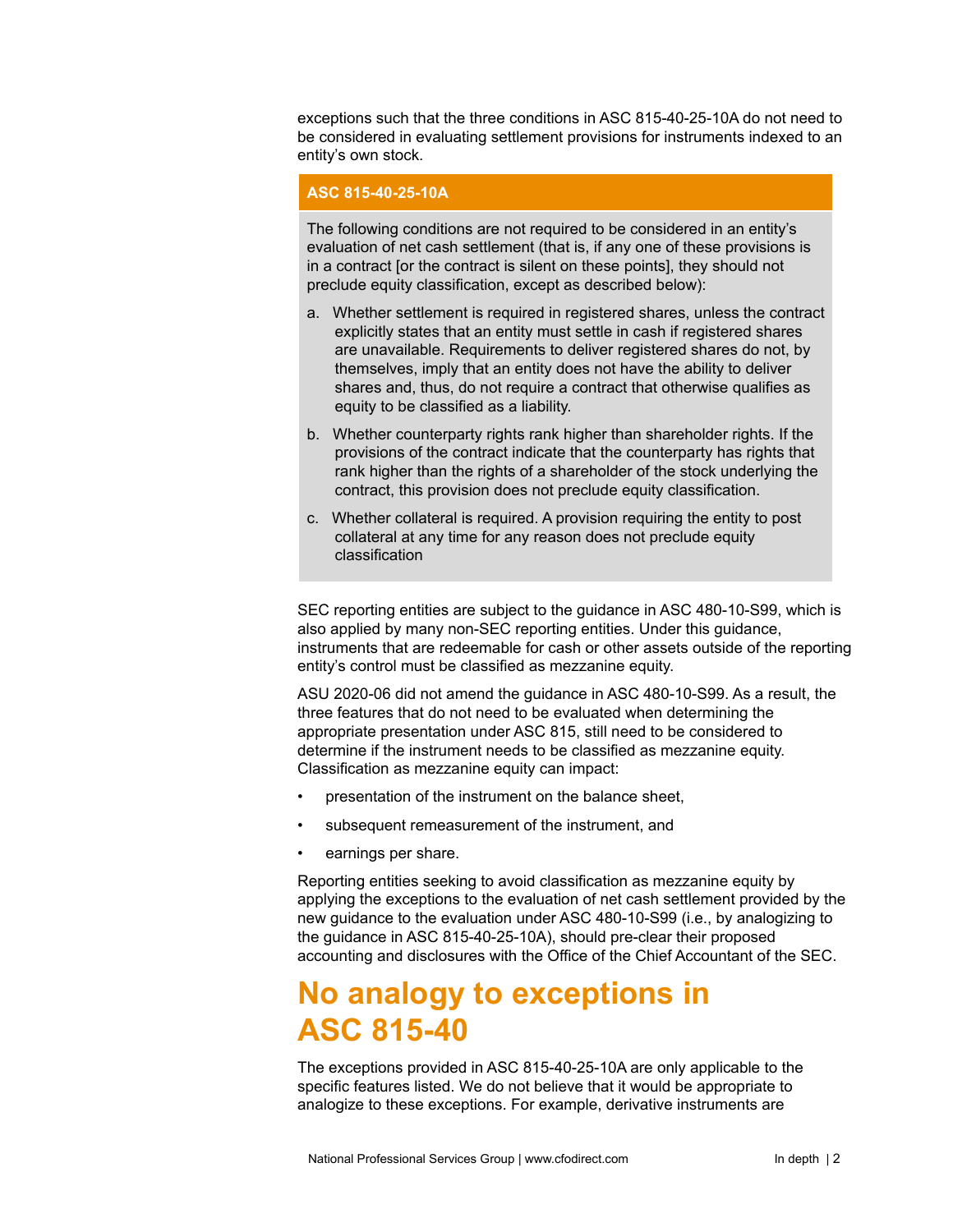frequently transacted under master netting arrangements, which provide that in the event of default of one of the counterparties, all derivative instruments are net settled through a single cash payment. As a result, these instruments can be cash settled outside of the control of the reporting entity. An instrument subject to a master netting arrangement that permits net settlement of instruments indexed to an entity's own stock with instruments that are classified as assets and liabilities would not qualify for one of the exceptions in ASC 815-40-25-10A and would not be eligible for equity classification.

## <span id="page-2-0"></span>**Evaluation of existing instruments**

Reporting entities evaluating certain instruments indexed to their own stock may have evaluated an instrument by only looking for certain provisions and, if those provisions existed (or did not exist), classified the instrument (or embedded derivative) as a liability. Once equity classification was precluded, they may not have reviewed the rest of the agreement for other potential triggers when evaluating the guidance in ASC 815-40. For example, if a warrant did not have a provision that would permit the delivery of unregistered shares and did not have a provision indicating an entity could not be required to cash settle the instrument, a reporting entity may have concluded the warrant was liability classified without reviewing the rest of the provisions.

Upon adoption of ASU 2020-06, while the specific provision that required an instrument to be reported as a liability (or bifurcated from a host instrument) may no longer need to be considered, the reporting entity will need to evaluate the rest of the agreement to determine if there are other features not previously evaluated that may require the instrument to continue to be classified as a liability (e.g., insufficient authorized but unissued shares). In addition, those other features may impact the analysis under ASC 480-10-S99 (i.e., mezzanine equity analysis). Determining the appropriate classification will require a detailed analysis of the terms of the agreement and potentially the views of legal counsel.

### <span id="page-2-1"></span>**Expanded disclosure requirements**

The FASB concluded that the existing disclosure requirements for convertible instruments and contracts in an entity's own equity did not need substantial revision. However, the Board expects disclosures to provide financial statement users with (a) information about the terms and features of the instrument, (b) an understanding of how instruments have been reported in the statement of financial position and statement of financial performance, and (c) information about events, conditions, and circumstances that can affect the amount or timing of future cash flows.

As a result, ASU 2020-06 creates some additional disclosure requirements which are further discussed in  $FG 5.8$ ,  $FG 6.11$  $FG 6.11$  (for convertible debt), and FG [7.11](https://www.pwc.com/us/en/cfodirect/publications/accounting-guides/financing-transactions-debt-equity-instruments.html) (for preferred instruments).

### <span id="page-2-2"></span>**Other considerations**

ASU 2020-06's elimination of the beneficial conversion and cash conversion guidance will result in "recombining" the equity and debt components of certain convertible debt instruments into a single liability. As a result, some or all of the discount on the liability created by recognition of a component of the convertible debt in equity will be eliminated. This will reduce the amount of interest expense on the instrument. While many reporting entities may find this to be attractive,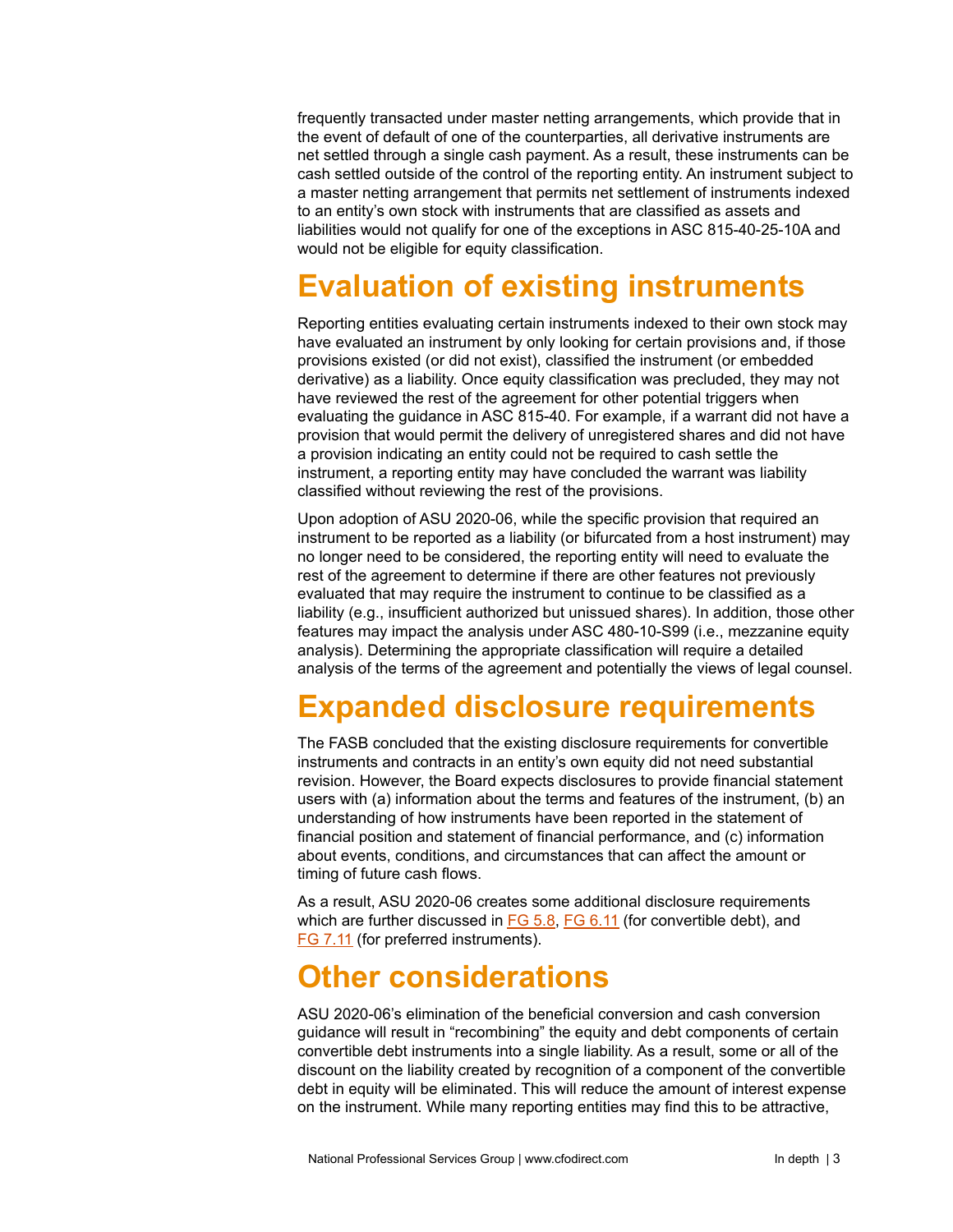other implications should be considered, which may vary depending on the method of adoption:

- Capitalized interest: Some entities use convertible instruments to finance assets while they are getting ready for use and capitalize interest cost in accordance with ASC 835-20. The change in the amount of interest accrued on these instruments will change the amount eligible to be capitalized.
- Covenants and financial ratios: Some financial ratios, such as the ratio of debt to equity, will change if amounts are reclassified from equity to a liability. For example, recombining a convertible debt instrument that was separated between liabilities and equity under the cash conversion guidance will reduce equity and increase liabilities. Reporting entities should consider any impacts on debt covenants and other similar arrangements.
- Conversion vs. extinguishment: The change to the guidance on convertible instruments may also change when settlements are considered conversions vs. extinguishments. The changes also impact the analysis of whether a transaction is considered an induced conversion or an extinguishment. This could impact the treatment of prior transactions if, for example, a reporting entity elects the retrospective method of adoption as well as impact transactions following adoption.
- Taxes: Changes in the interest expense recognized for financial reporting purposes may impact book/tax differences and deferred tax balances.
- Diluted EPS: The new guidance requires reporting entities to assume share settlement when an instrument can be settled in cash or shares at the reporting entity's option. For some instruments for which the reporting entity is asserting cash settlement, the adoption of the standard may reduce diluted EPS.

### <span id="page-3-0"></span>**Effective date and transition**

For public business entities that meet the definition of an SEC filer, excluding entities eligible to be smaller reporting companies as defined by the SEC, the guidance is effective for fiscal years beginning after December 15, 2021, including interim periods within those fiscal years. For all other entities, the guidance is effective for fiscal years beginning after December 15, 2023, including interim periods within those fiscal years. Early adoption is permitted, but no earlier than fiscal years beginning after December 15, 2020, including interim periods within those fiscal years.

The ASU requires adoption using one of the following two methods:

- Modified retrospective basis to financial instruments outstanding as of the beginning of the fiscal year of adoption, with the cumulative effect of adoption recognized at the date of initial application through an adjustment to the opening balance of retained earnings. EPS amounts are not restated in prior periods presented. For calendar year companies early adopting the standard, this cumulative effect of adoption would be recognized on 1/1/2021.
- Retrospective basis to financial instruments outstanding as of the beginning of the first comparative reporting period for each prior reporting period presented in accordance with the guidance on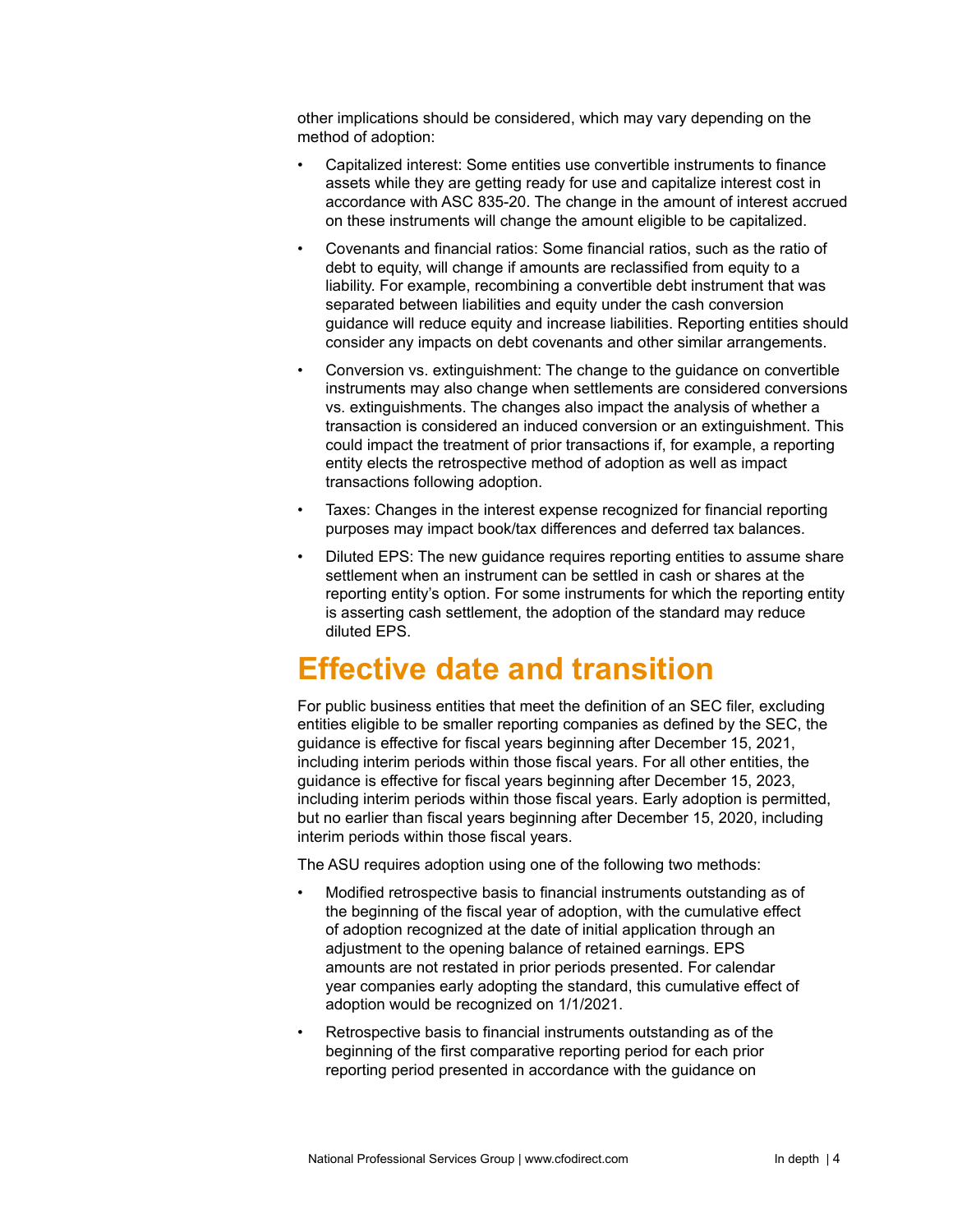accounting changes in ASC 250. Under this method, EPS for all prior periods should be restated.

Although on potentially different populations and as of different dates, both methods require a reporting entity to calculate the impact of adopting the standard as if they had been applying the ASU since the affected instruments were issued. This could require a significant amount of effort.

Both methods of adoption require a reporting entity to evaluate all instruments outstanding at a point in time:

- the date of adoption (1/1/2021 for calendar year companies that elect early adoption) if a company elects the modified retrospective basis or
- the beginning of the first comparative reporting period if a company elects the retrospective basis.

A reporting entity can not elect to early adopt the guidance only for selected instruments, it must be adopted on an entity wide basis with one exception related to companies that have not adopted ASU 2017-11 which included amendments related to down round features.

The ASU also allows an entity to make a one-time irrevocable election to apply the fair value option in ASC 825-10, as of the date of adoption, for liability classified convertible securities that would, as a result of adopting ASU 2020-06, be within the scope of ASC 825-10. The impact of electing the fair value option would be reflected through a cumulative effect adjustment to the opening retained earnings balance as of the beginning of the first reporting period an entity adopted ASU 2020-06.

Within the basis for conclusions of ASU 2020-06, the FASB provided a summary of the impact of the guidance to certain instruments upon adoption of ASU 2020-06.

BC129. The following table includes examples of how the transition method(s) should be applied in common scenarios:

| <b>Instrument Type and Current GAAP</b><br><b>Classification</b>                                | <b>Effect of Guidance</b><br>(If Scope Exception Currently Failed,<br>but Passed under the Amendments)                                                                                        |
|-------------------------------------------------------------------------------------------------|-----------------------------------------------------------------------------------------------------------------------------------------------------------------------------------------------|
| Freestanding instrument is classified as<br>a liability.                                        | Reclassify to equity and adjust basis of<br>instrument to what would have been the<br>value at initial measurement.                                                                           |
| Embedded feature is classified as a<br>liability, and the host is classified as a<br>liability. | Recombine instruments into a single<br>liability instrument. Determine what the<br>basis of that instrument would have<br>been originally if the embedded feature<br>had not been bifurcated. |
|                                                                                                 | This would include a recalculation of the<br>effective interest rate and any<br>amortization of a discount (or premium).                                                                      |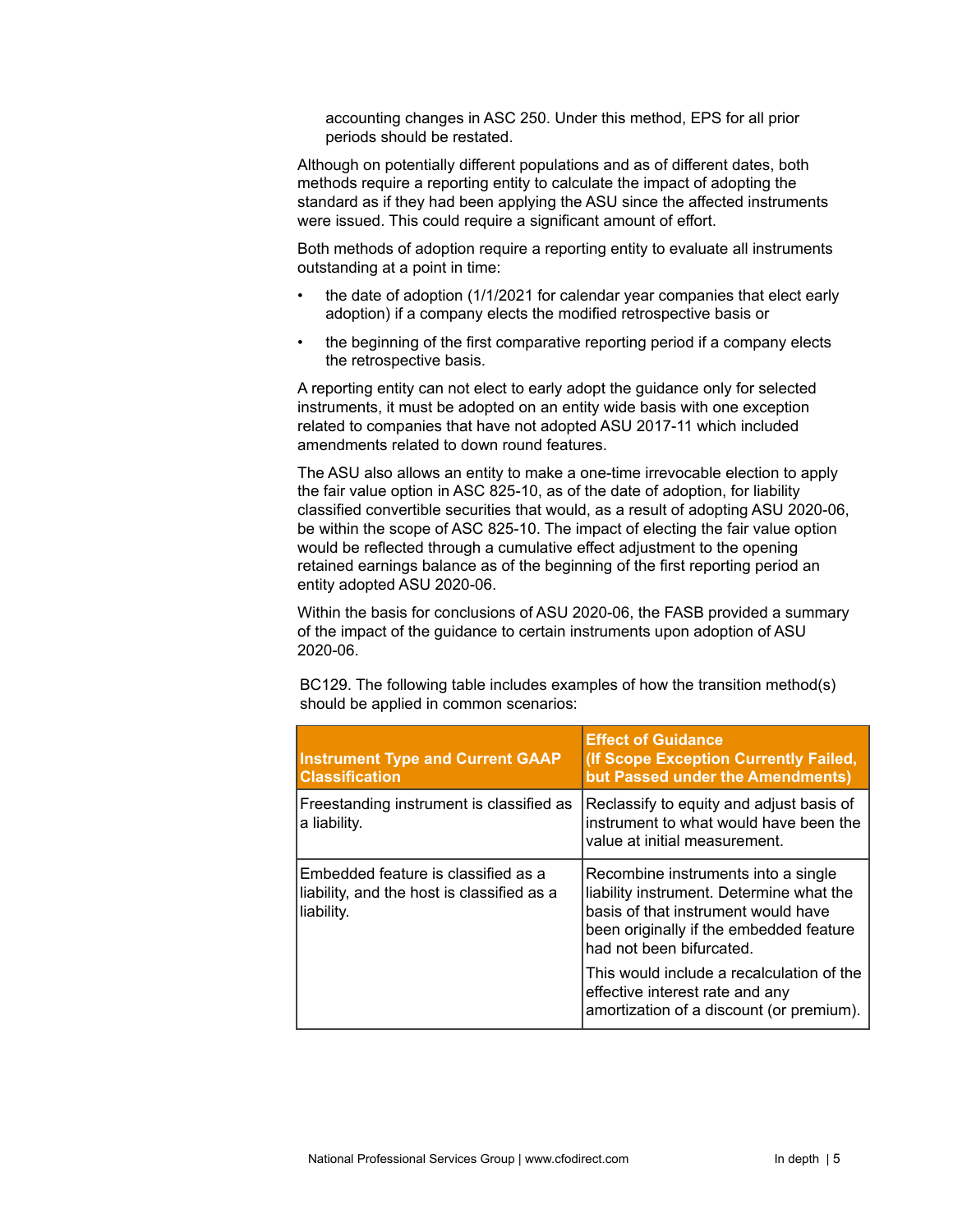|                                                                                                                                     | <b>Effect of Guidance</b>                                                                                                                                                                                                                                                                                                                                                                                    |
|-------------------------------------------------------------------------------------------------------------------------------------|--------------------------------------------------------------------------------------------------------------------------------------------------------------------------------------------------------------------------------------------------------------------------------------------------------------------------------------------------------------------------------------------------------------|
| <b>Instrument Type and Current GAAP</b><br><b>Classification</b>                                                                    | (If Scope Exception Currently Failed,<br>but Passed under the Amendments)                                                                                                                                                                                                                                                                                                                                    |
| Embedded feature is classified as a<br>liability, and the host is classified as<br>equity.                                          | Recombine instruments into a single<br>equity instrument and recalculate basis.<br>Determine what the basis of that<br>instrument would have been originally if<br>the embedded feature had not been<br>bifurcated.                                                                                                                                                                                          |
| Multiple embedded features are<br>bifurcated from the host and classified<br>as liabilities (host is classified as equity).         | Recombine instruments into a single<br>equity instrument (except for features<br>not affected by this guidance) and<br>recalculate basis. Determine what the<br>basis of that instrument would have<br>been originally if the embedded<br>feature(s) had not been bifurcated.                                                                                                                                |
| Multiple embedded features are<br>bifurcated from the host and classified<br>as liabilities (host is classified as a<br>liability). | Recombine instruments into a single<br>liability instrument (except for features<br>not affected by this guidance) and<br>recalculate basis. Determine what the<br>basis of that instrument would have<br>been originally if those embedded<br>features had not been bifurcated. This<br>would include a recalculation of the<br>effective interest rate and any<br>amortization of a discount (or premium). |
| Debt is issued with detachable warrants.                                                                                            | Recalculate Day 1 allocation between<br>the debt and warrants. Reclassify the<br>warrants to equity on the basis of<br>original relative fair value. Recalculate<br>the basis of the debt. This would include<br>a recalculation of the effective interest<br>rate and any amortization of a discount<br>(or premium)                                                                                        |

BC130. The effects of the basis adjustments described in the table above would be recognized in accordance with the transition requirements in paragraph 815- 40-65-1(b).